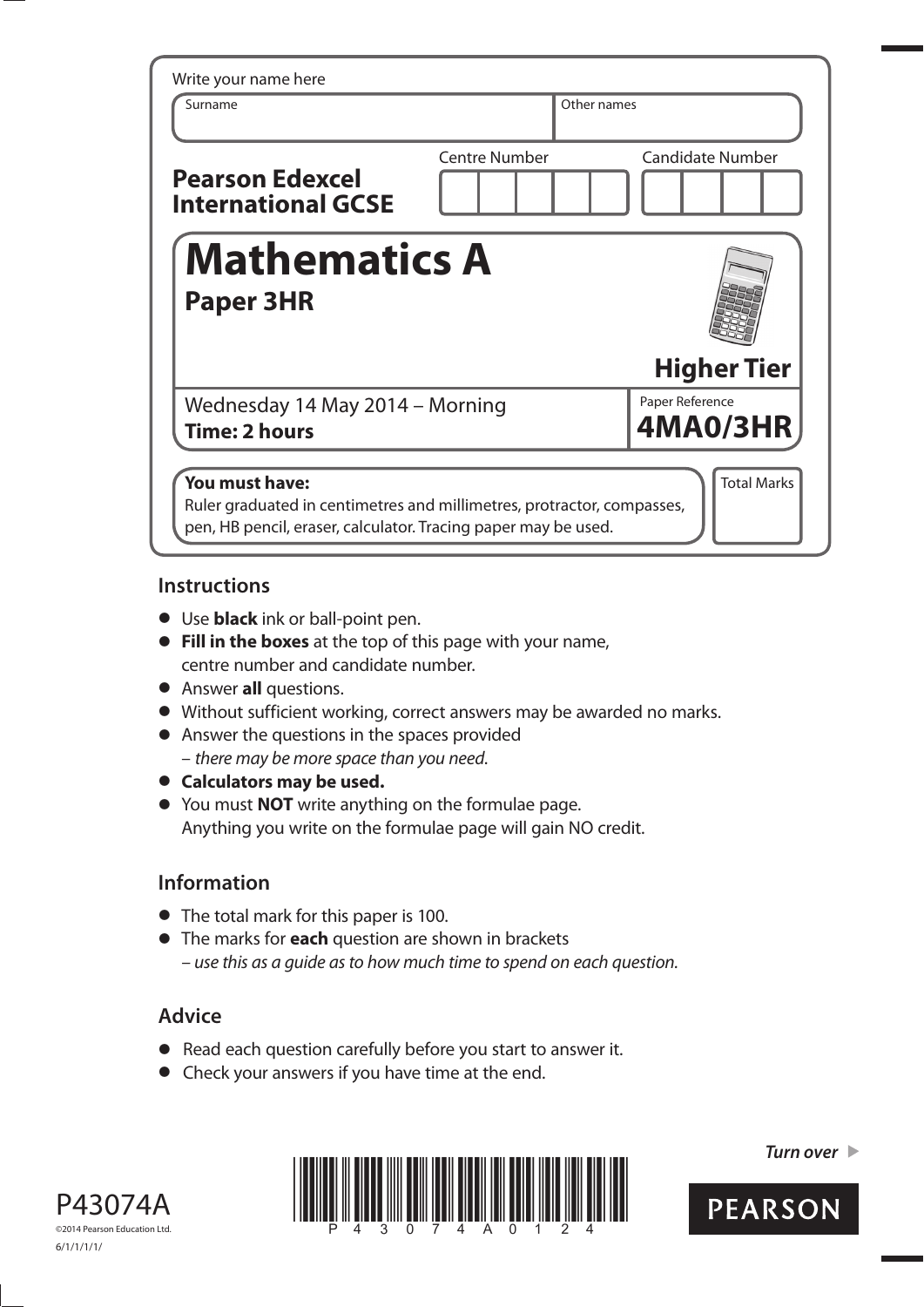

 $\limsup_{A\to 3}\limsup_{3\to 0}\limsup_{7\to 1}\limsup_{4\to 0}\limsup_{N\to 0}\limsup_{2\to 2}\limsup_{4\to 1}$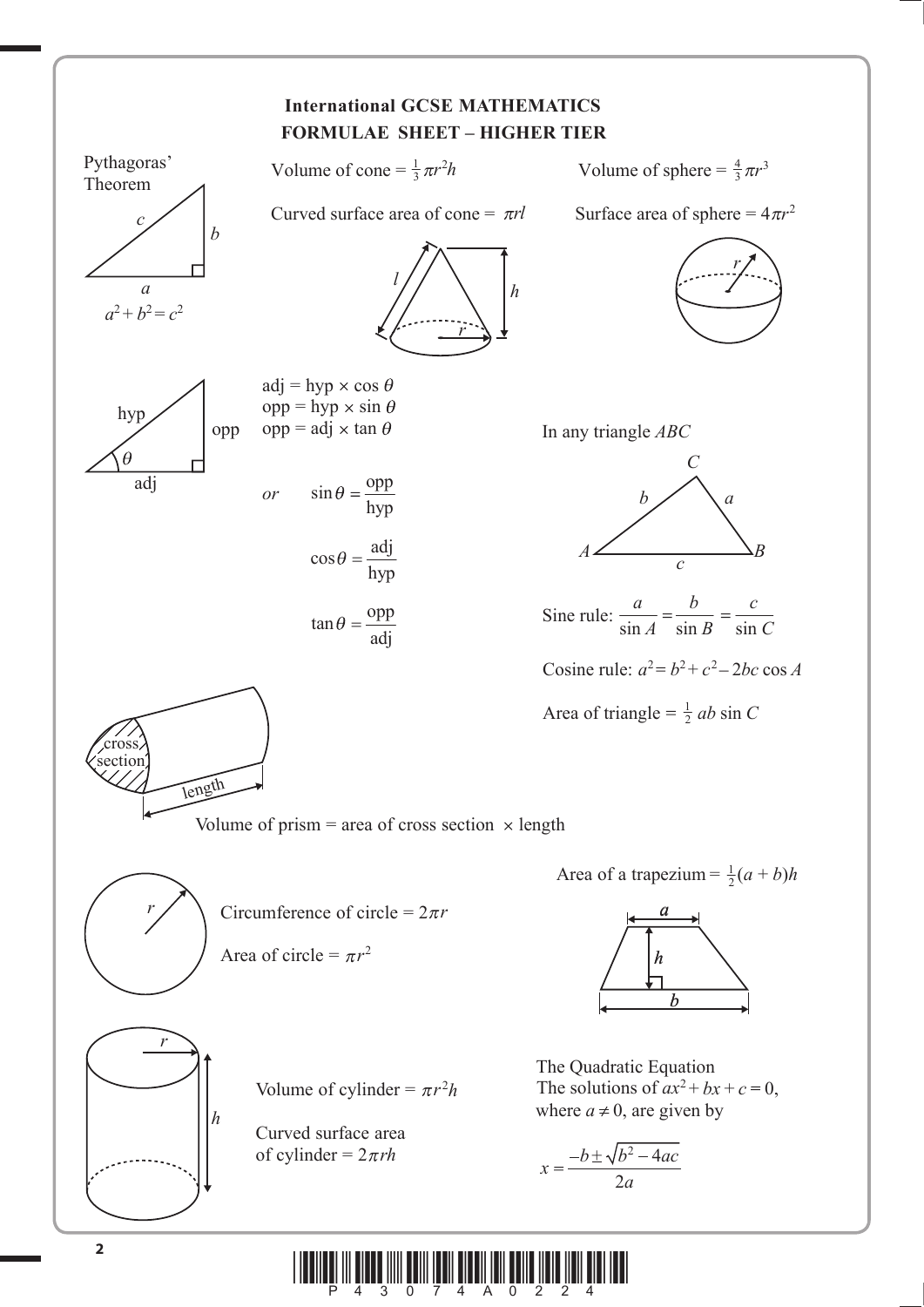#### **Answer ALL TWENTY ONE questions.**

#### **Write your answers in the spaces provided.**

#### **You must write down all stages in your working.**

**1** (a) Complete the table to show each number written correct to 1 significant figure.

| <b>Number</b>                                               | 47 37 | 58.92 | 21 04 |
|-------------------------------------------------------------|-------|-------|-------|
| <b>Number written</b><br>correct to 1<br>significant figure |       |       |       |

**(2)**

(b) Use the approximations in part (a) to work out an estimate for the value of

 $\frac{1}{21.04}$  $\overline{21.04}$ +

Show clearly how you obtain your answer.

......................................... **(2)**

**(Total for Question 1 is 4 marks)**

**Do NOT write in this space.**



**3**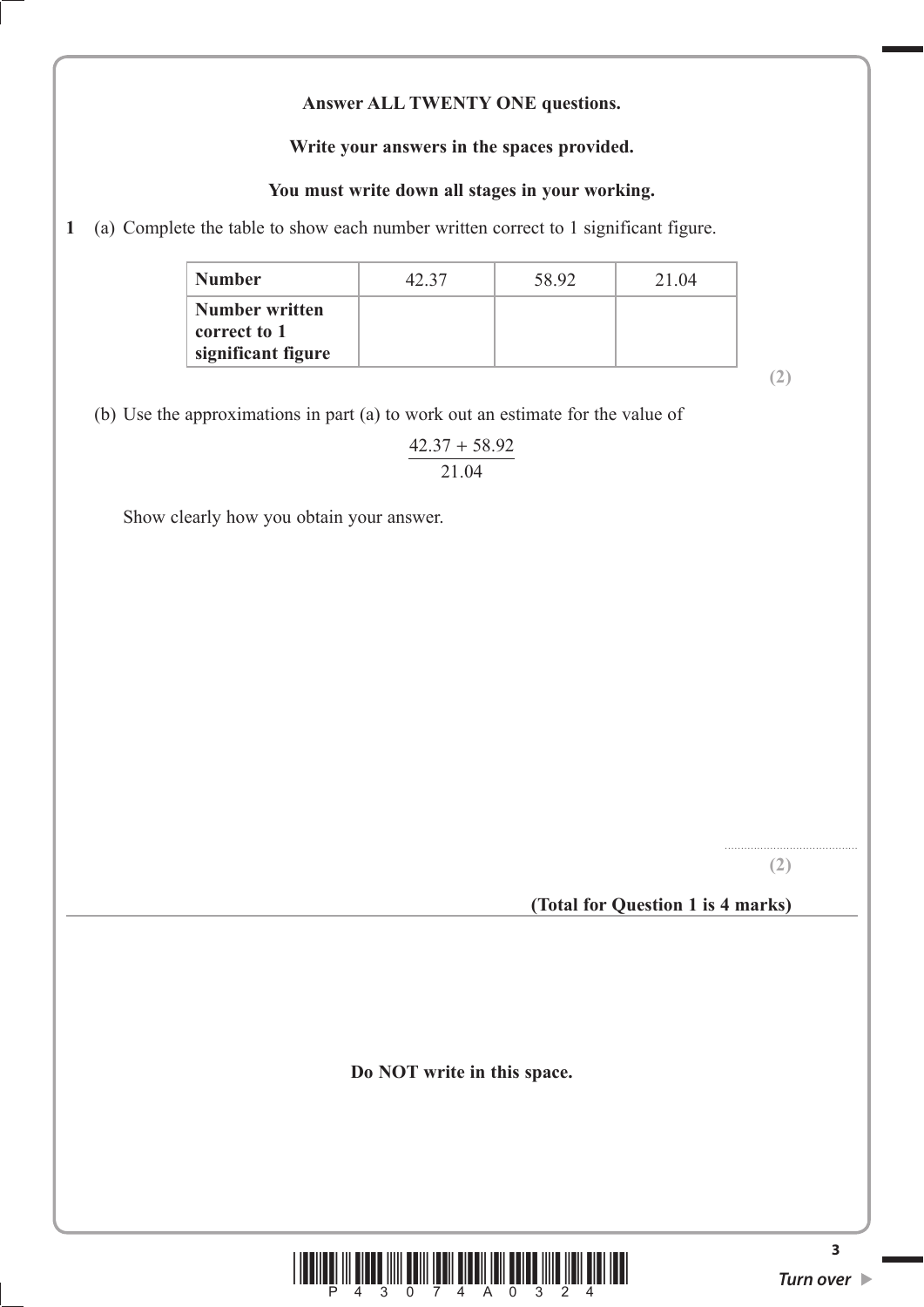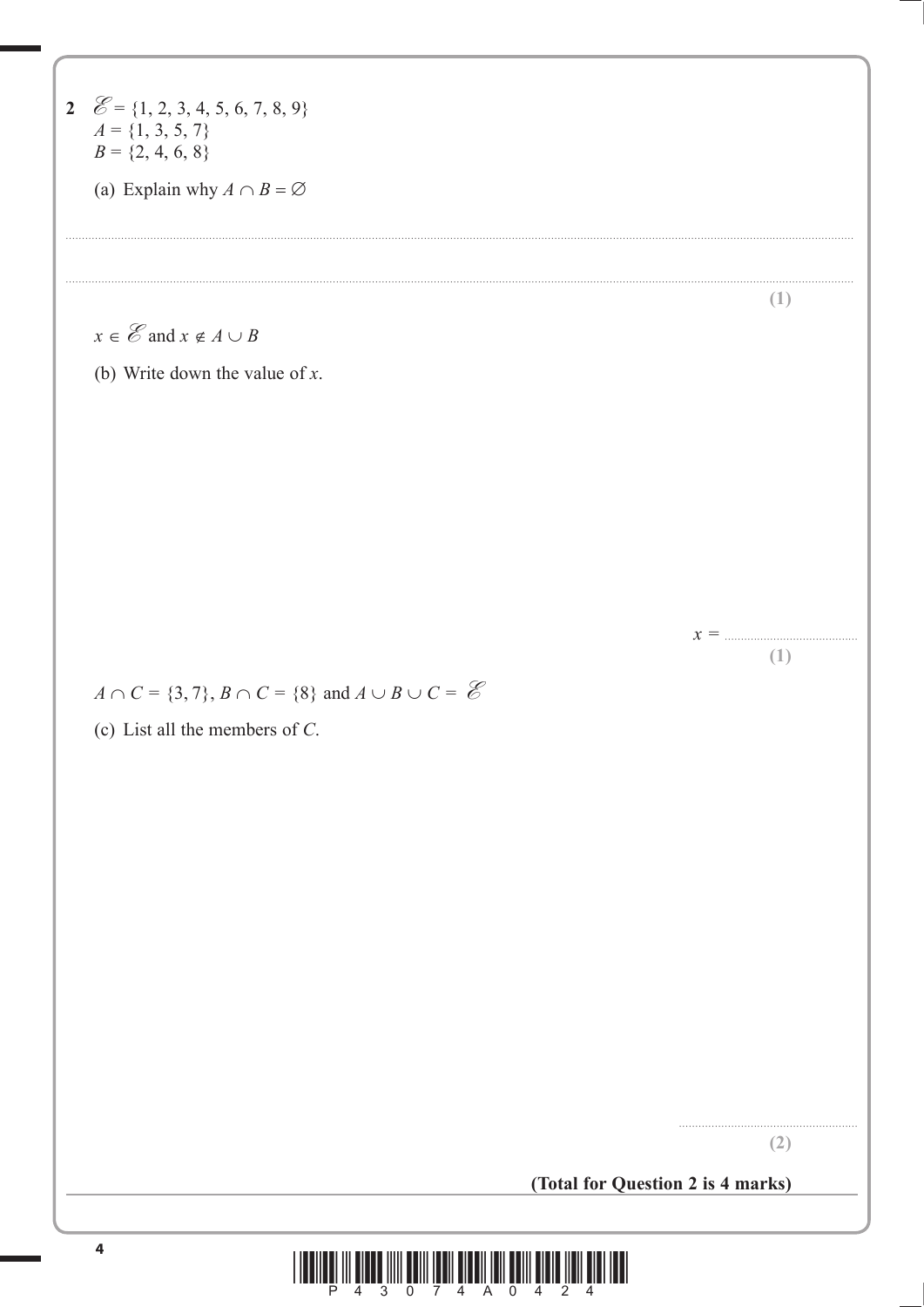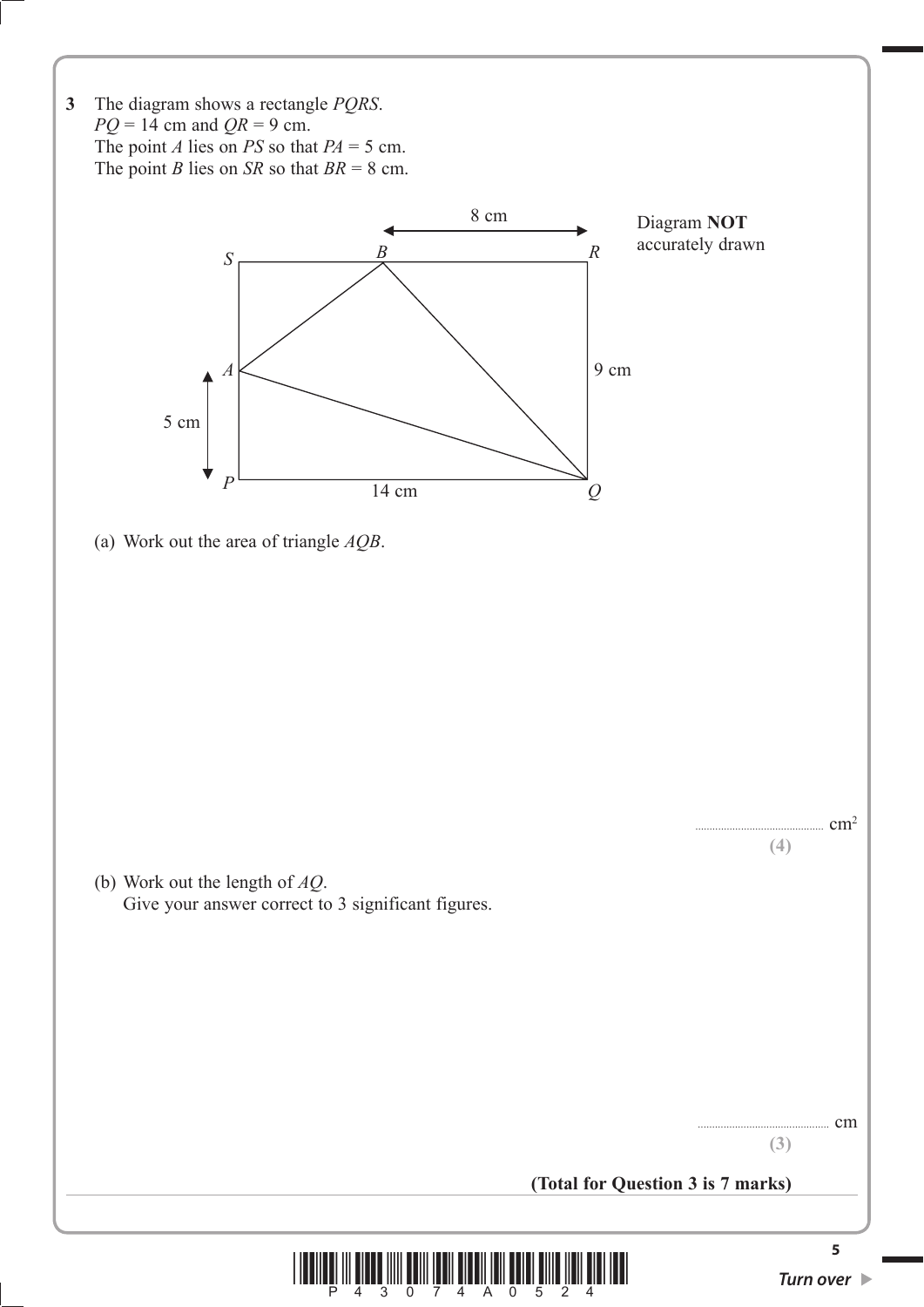#### **4** Freya keeps hens.

 The table shows information about the number of boxes of eggs she sold in each of 52 weeks.

| Number of boxes<br>sold in a week | <b>Number of weeks</b> |  |  |
|-----------------------------------|------------------------|--|--|
| $0$ to 4                          | 2                      |  |  |
| $5$ to 9                          | 6                      |  |  |
| $10 \text{ to } 14$               | 20                     |  |  |
| 15 to 19                          | 13                     |  |  |
| 20 to 24                          | 8                      |  |  |
| 25 to 29                          | 3                      |  |  |

(a) Write down the modal class.

**(1)**

.........................................

 (b) Work out an estimate for the mean number of boxes of eggs that Freya sold each week. Give your answer correct to 3 significant figures.

**(4)**

![](_page_5_Picture_7.jpeg)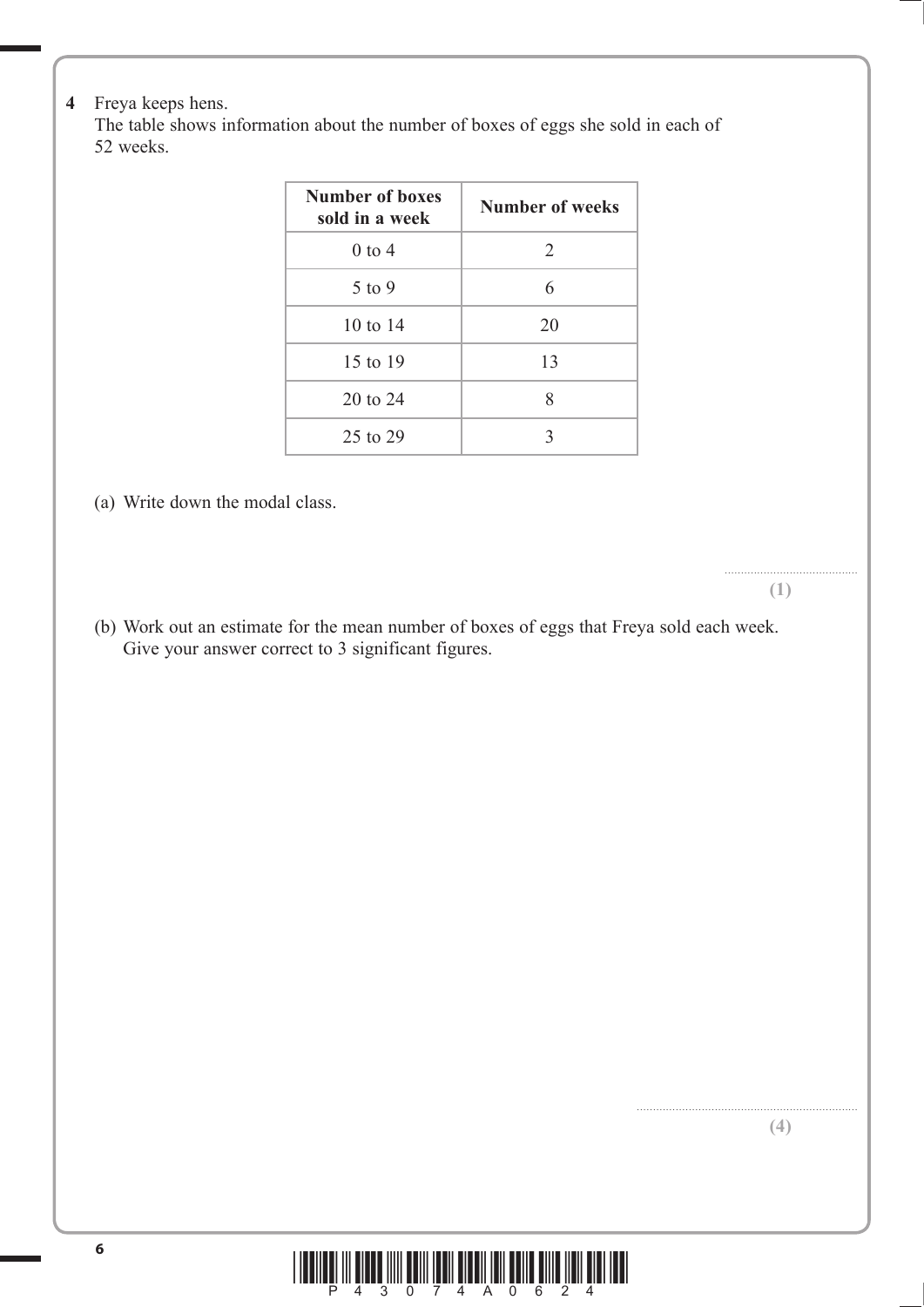| Dan picks at random one of the 52 weeks.                                         |                                   |  |  |  |
|----------------------------------------------------------------------------------|-----------------------------------|--|--|--|
| (c) Find the probability that in this week Freya sold at least 15 boxes of eggs. |                                   |  |  |  |
|                                                                                  |                                   |  |  |  |
|                                                                                  |                                   |  |  |  |
|                                                                                  |                                   |  |  |  |
|                                                                                  |                                   |  |  |  |
|                                                                                  |                                   |  |  |  |
|                                                                                  |                                   |  |  |  |
|                                                                                  |                                   |  |  |  |
|                                                                                  |                                   |  |  |  |
|                                                                                  | (2)                               |  |  |  |
|                                                                                  |                                   |  |  |  |
|                                                                                  | (Total for Question 4 is 7 marks) |  |  |  |
| (a) Factorise<br>$7dg - 9de$                                                     |                                   |  |  |  |
|                                                                                  |                                   |  |  |  |
|                                                                                  |                                   |  |  |  |
|                                                                                  |                                   |  |  |  |
|                                                                                  |                                   |  |  |  |
|                                                                                  |                                   |  |  |  |
|                                                                                  |                                   |  |  |  |
|                                                                                  | (2)                               |  |  |  |
| (b) Expand and simplify $(x + 2)(x + 5)$                                         |                                   |  |  |  |
|                                                                                  |                                   |  |  |  |
|                                                                                  |                                   |  |  |  |
|                                                                                  |                                   |  |  |  |
|                                                                                  |                                   |  |  |  |
|                                                                                  |                                   |  |  |  |
|                                                                                  |                                   |  |  |  |
|                                                                                  |                                   |  |  |  |
|                                                                                  |                                   |  |  |  |
|                                                                                  |                                   |  |  |  |
|                                                                                  |                                   |  |  |  |
|                                                                                  |                                   |  |  |  |
|                                                                                  | (2)                               |  |  |  |
|                                                                                  | (Total for Question 5 is 4 marks) |  |  |  |
|                                                                                  |                                   |  |  |  |
|                                                                                  | 7                                 |  |  |  |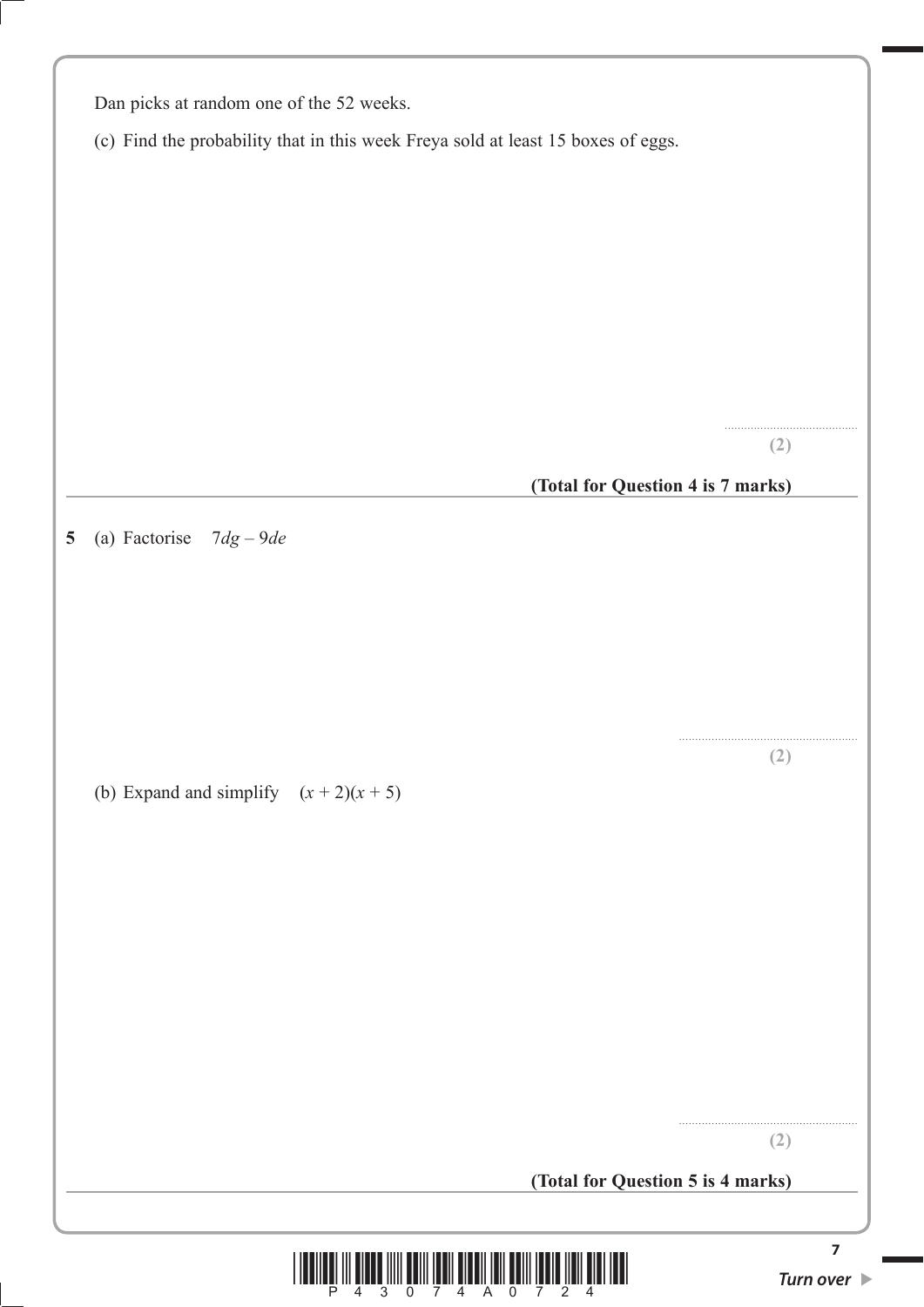|  | 6 Solve $3(2z-5) = 4z + 11$   |
|--|-------------------------------|
|  | Show clear algebraic working. |

**(Total for Question 6 is 3 marks)**

*z* = .........................................

**7** The table gives some information about the average price of a litre of petrol in England.

|                                               | <b>January 2007</b> | <b>January 2012</b> |
|-----------------------------------------------|---------------------|---------------------|
| Average price of a litre<br>of petrol (pence) | 873                 | 133.3               |

 (a) Work out the percentage increase in the average price of a litre of petrol in England between January 2007 and January 2012. Give your answer correct to 3 significant figures.

![](_page_7_Picture_6.jpeg)

 $.9/0$ 

**(3)**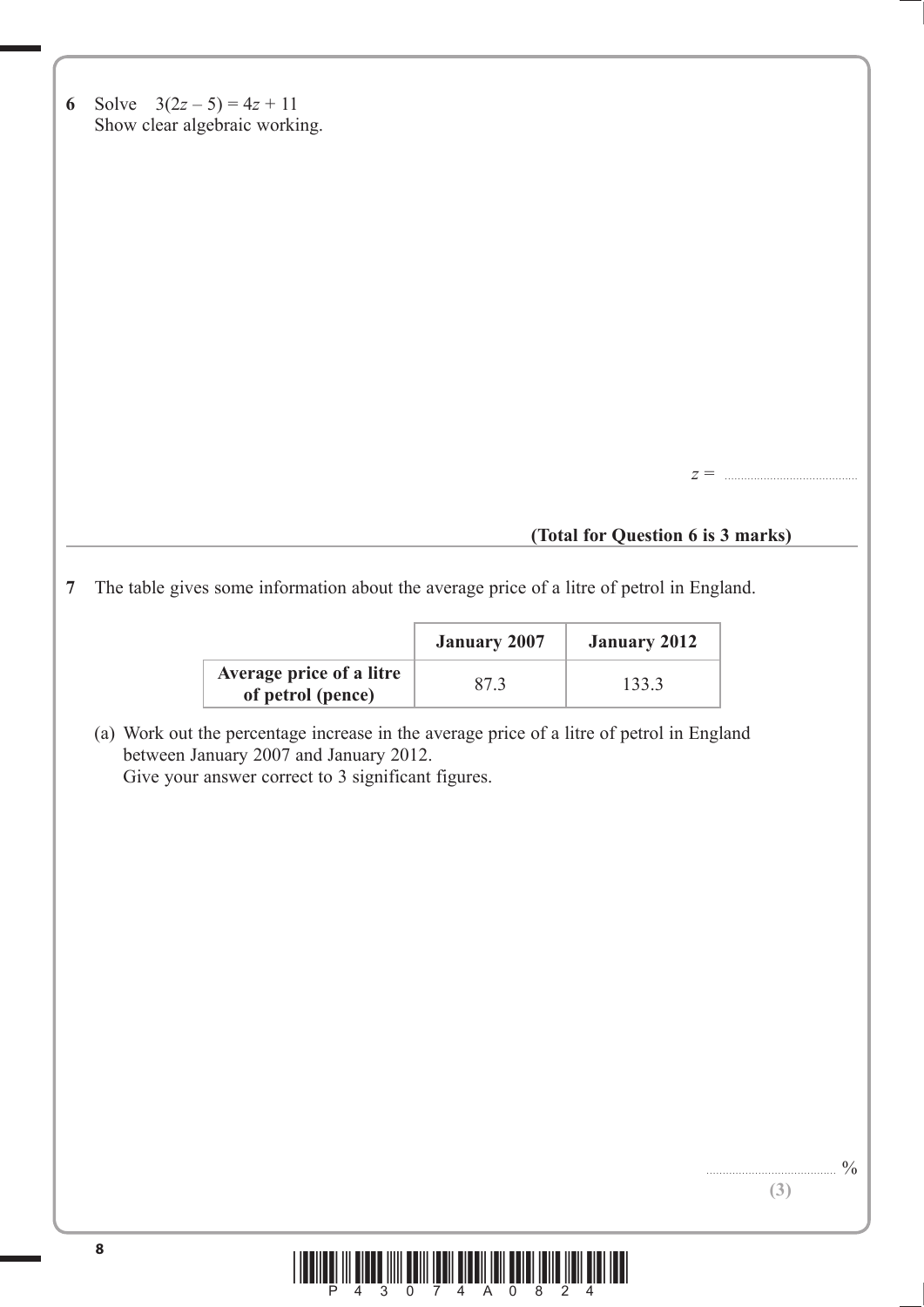The average price of a litre of petrol in England increased by 20% from January 2010 to January 2012.

 (b) Work out the average price of a litre of petrol in England in January 2010. Give your answer in pence, correct to 1 decimal place.

> ......................................... pence **(3)**

**(Total for Question 7 is 6 marks)**

**Do NOT write in this space.**

![](_page_8_Picture_5.jpeg)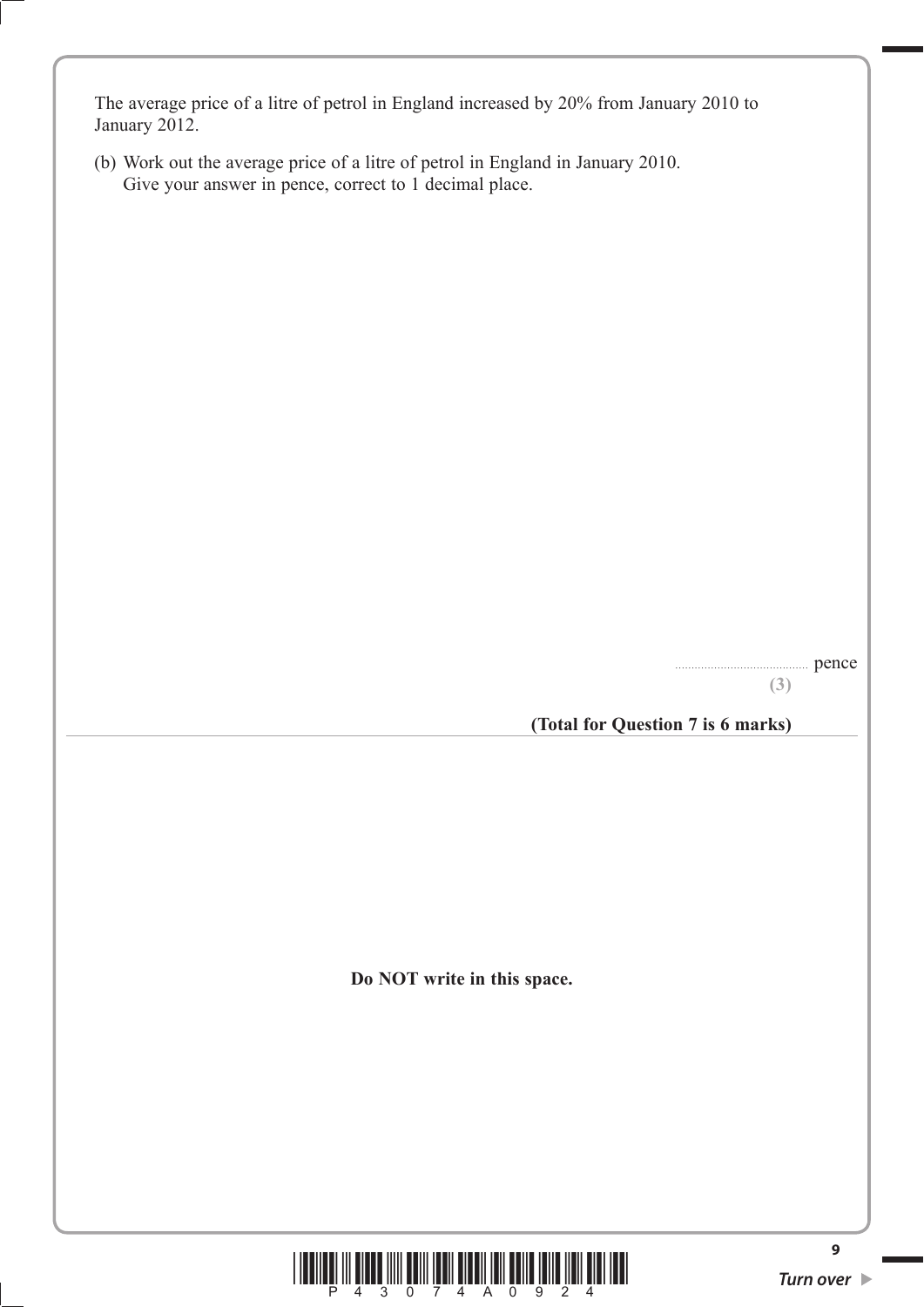![](_page_9_Figure_0.jpeg)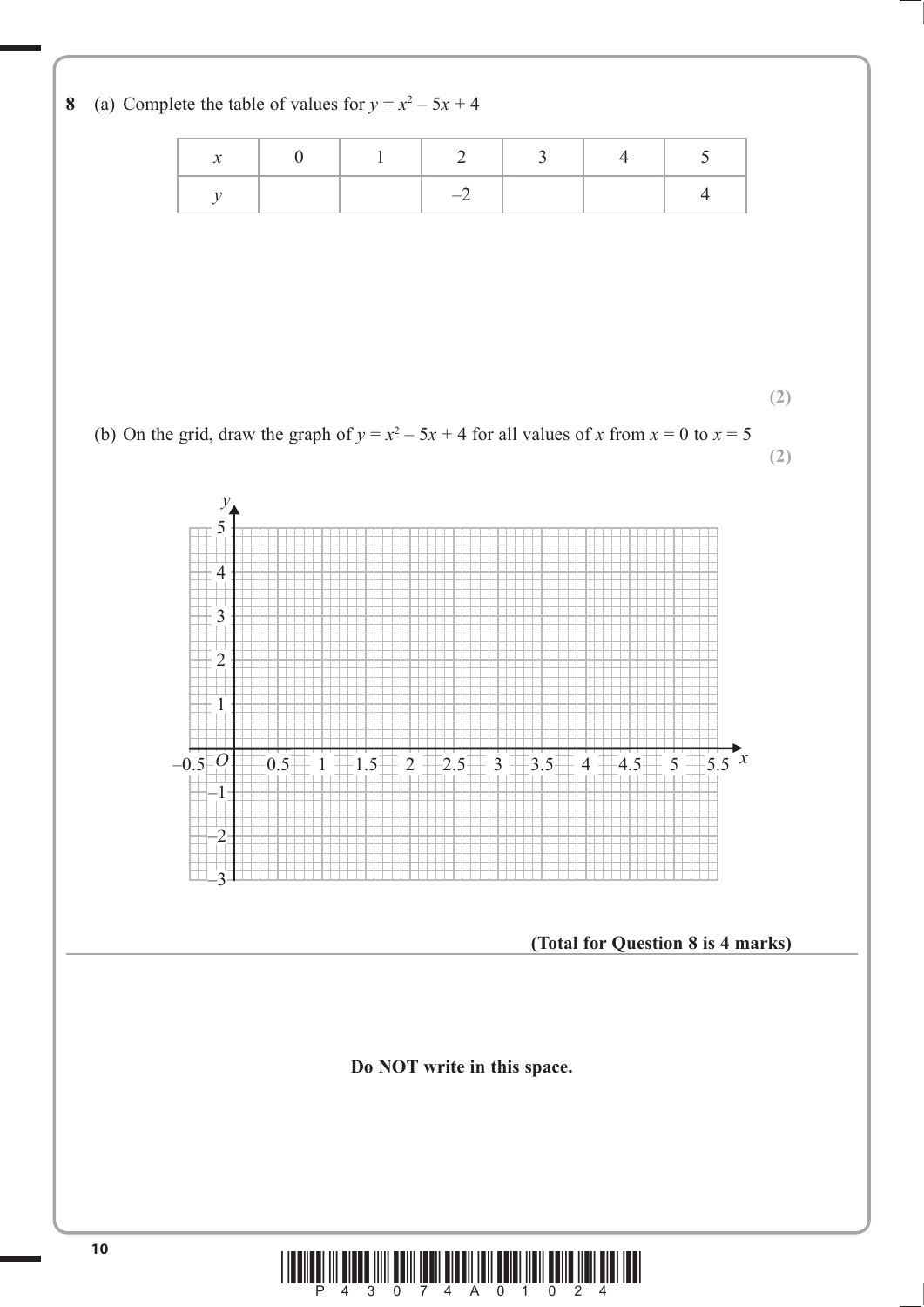![](_page_10_Figure_0.jpeg)

![](_page_10_Picture_1.jpeg)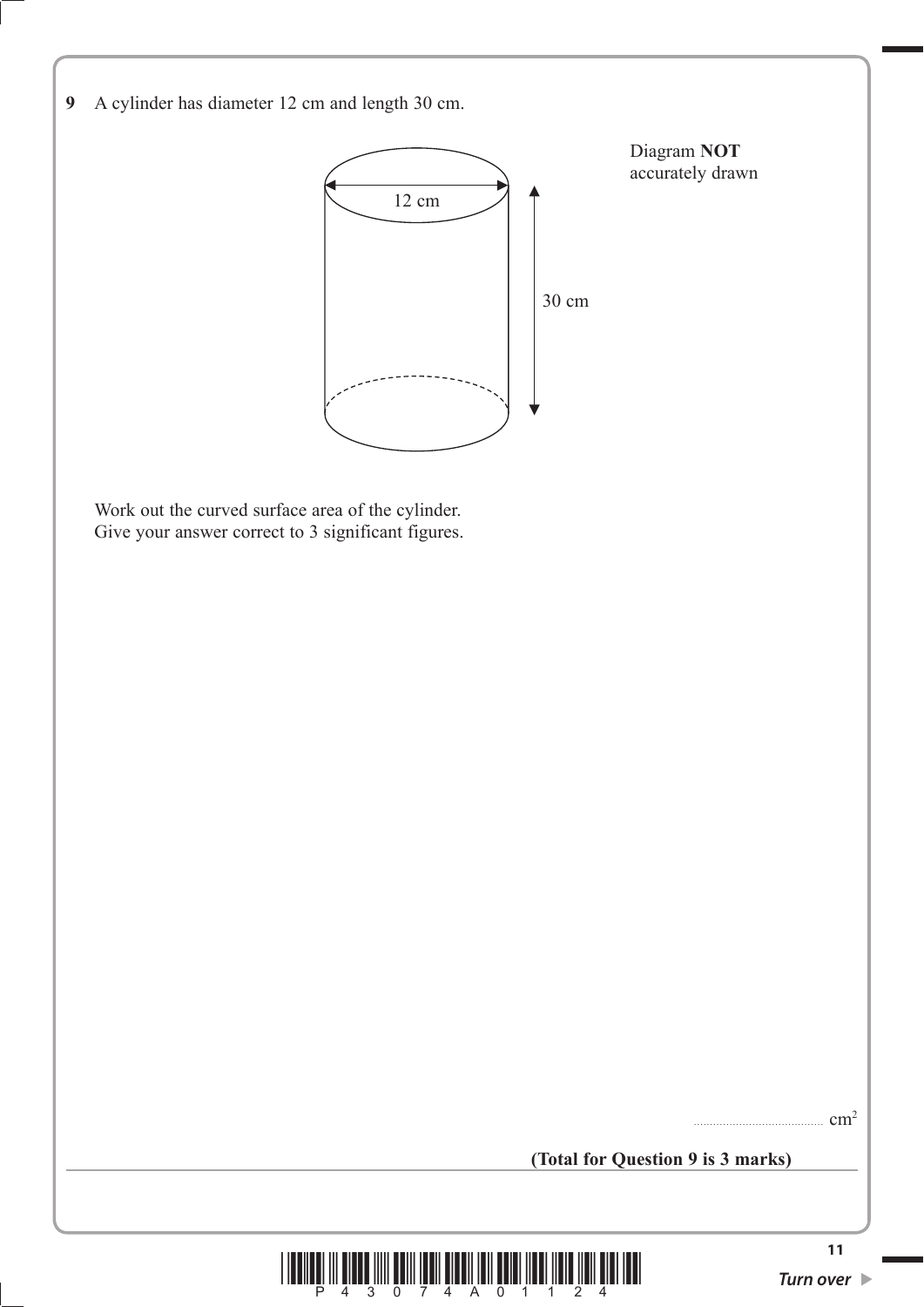![](_page_11_Figure_0.jpeg)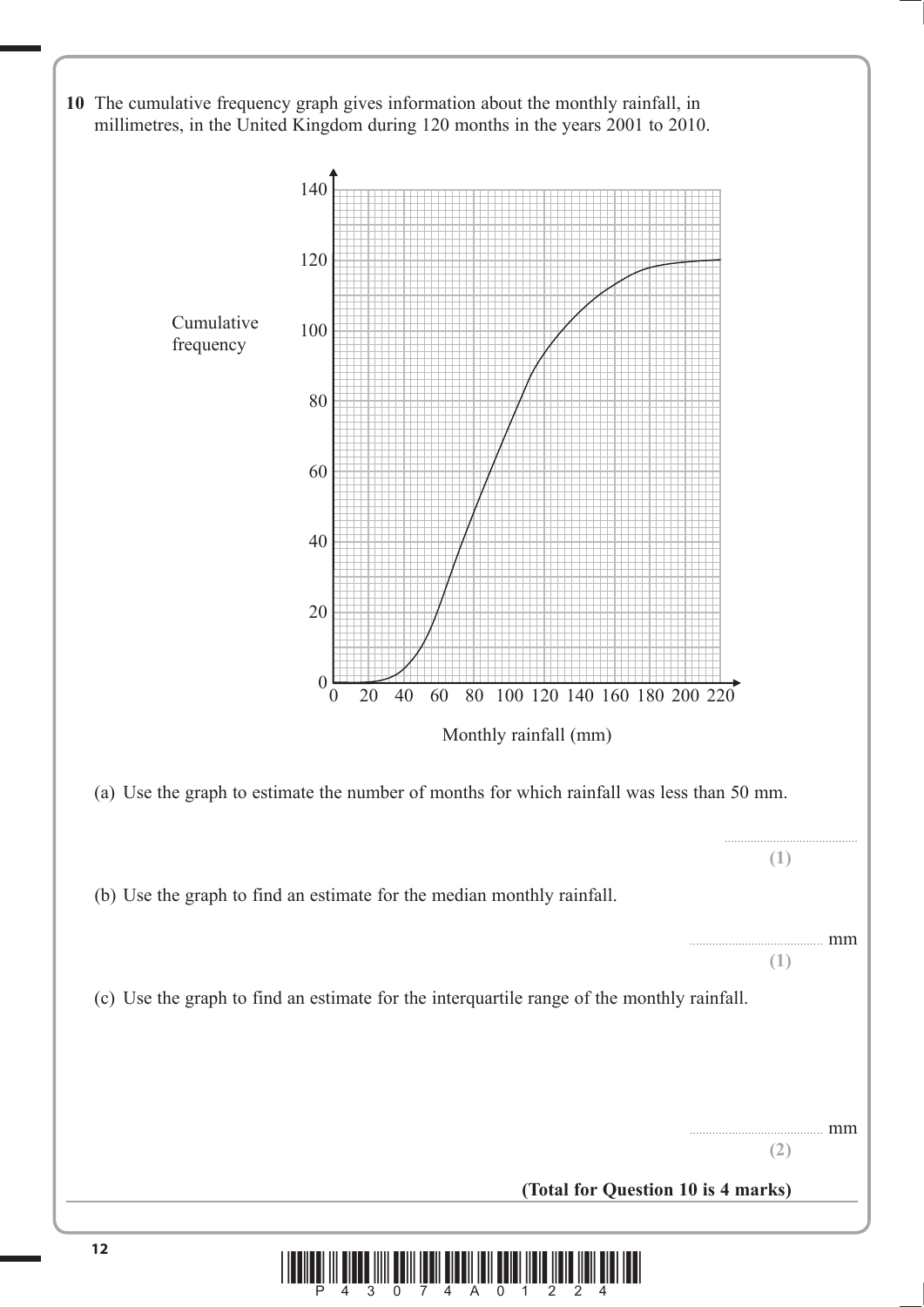![](_page_12_Figure_0.jpeg)

![](_page_12_Picture_1.jpeg)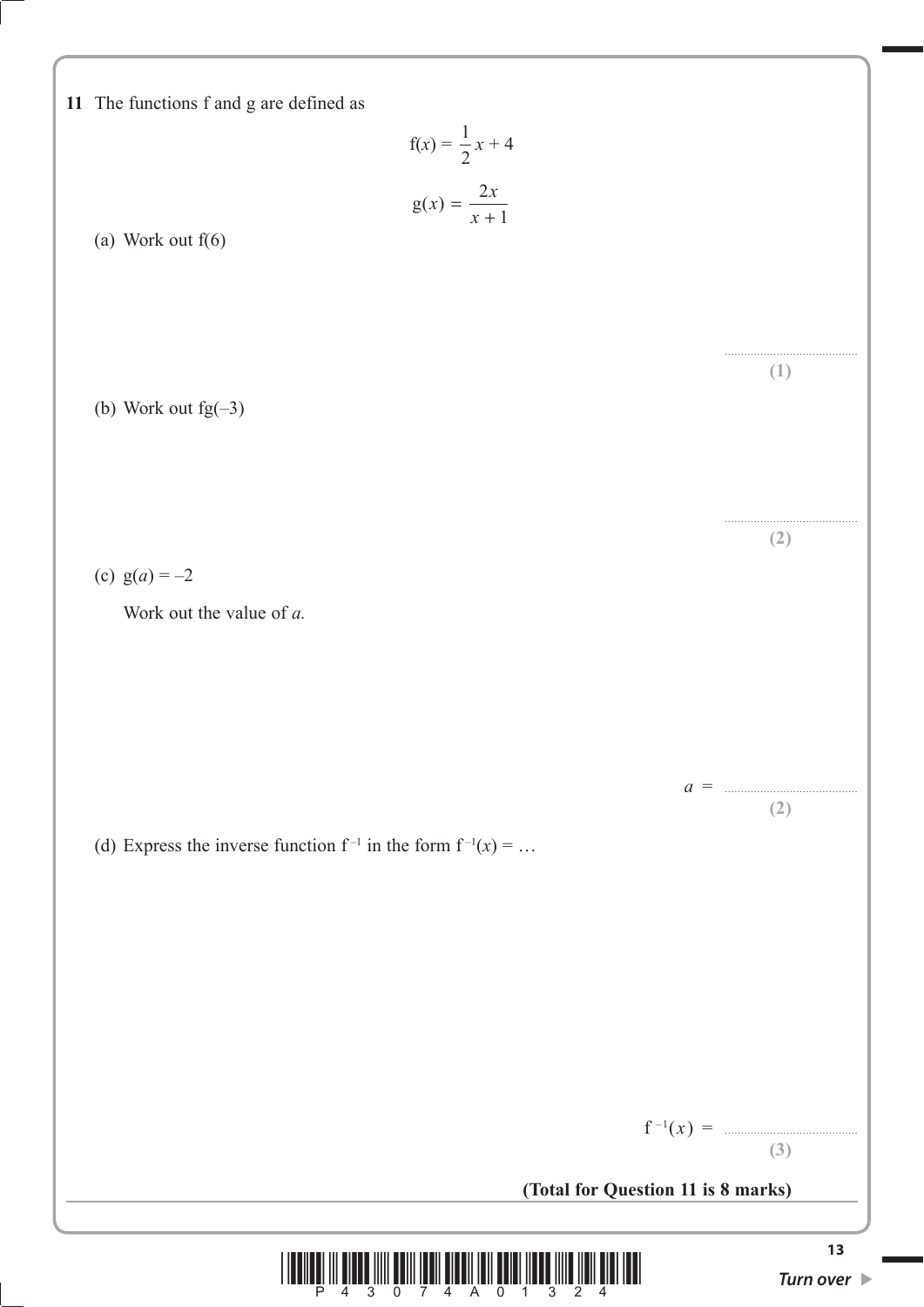![](_page_13_Figure_0.jpeg)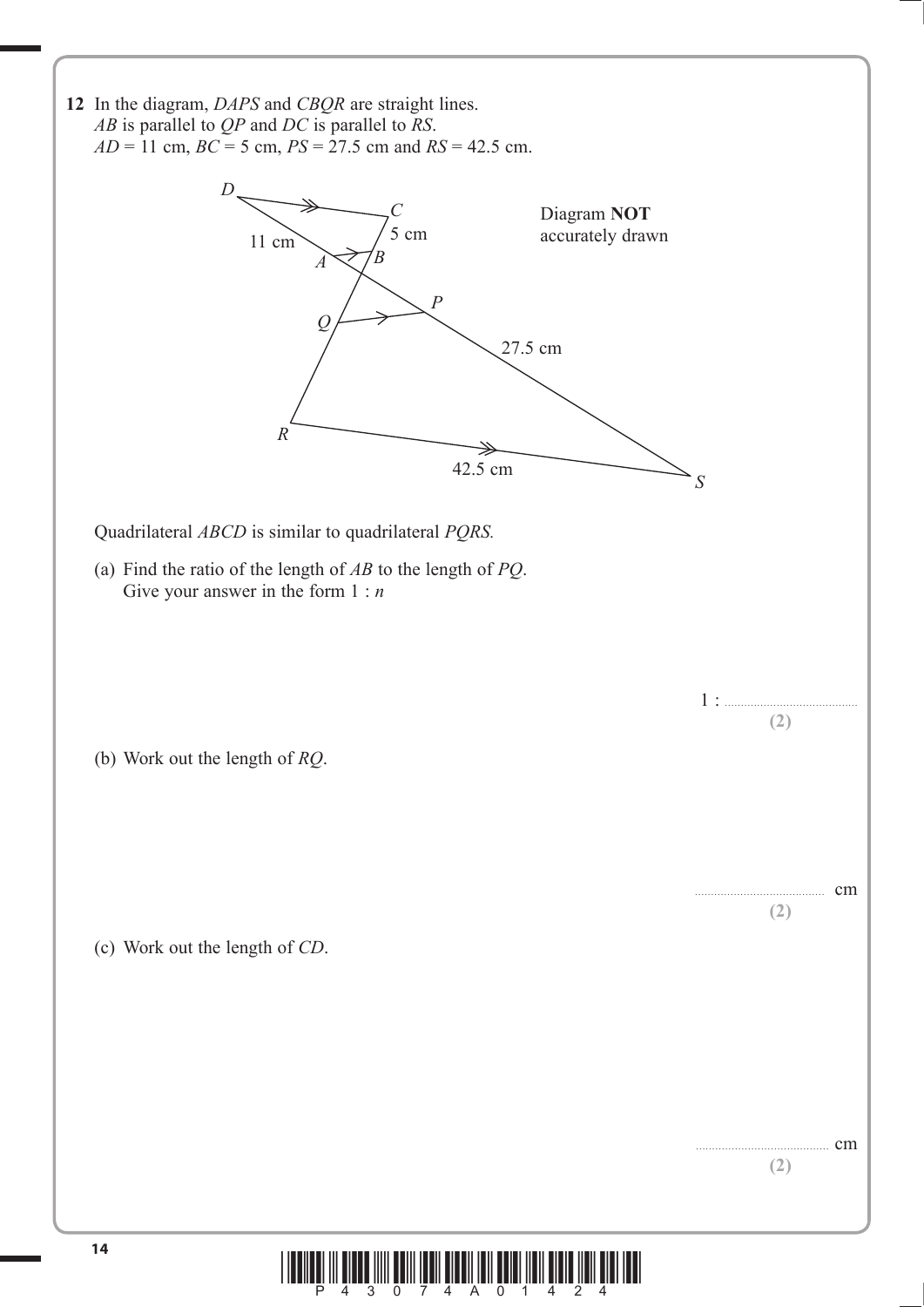| The area of quadrilateral ABCD is 54 cm <sup>2</sup> |
|------------------------------------------------------|
| (d) Work out the area of quadrilateral $PQRS$ .      |
|                                                      |
|                                                      |
|                                                      |
|                                                      |
|                                                      |
|                                                      |
|                                                      |
| cm <sup>2</sup>                                      |
| (2)                                                  |
| (Total for Question 12 is 8 marks)                   |
|                                                      |
| 13 Solve the simultaneous equations                  |
| $3x + 4y = 6$                                        |
| $5x + 6y = 11$                                       |
| Show clear algebraic working.                        |
|                                                      |
|                                                      |
|                                                      |
|                                                      |
|                                                      |
|                                                      |
|                                                      |
|                                                      |
|                                                      |
|                                                      |
|                                                      |
|                                                      |
|                                                      |
|                                                      |
|                                                      |
| $x =$                                                |
| $y =$                                                |
| (Total for Question 13 is 4 marks)                   |
|                                                      |

![](_page_14_Picture_1.jpeg)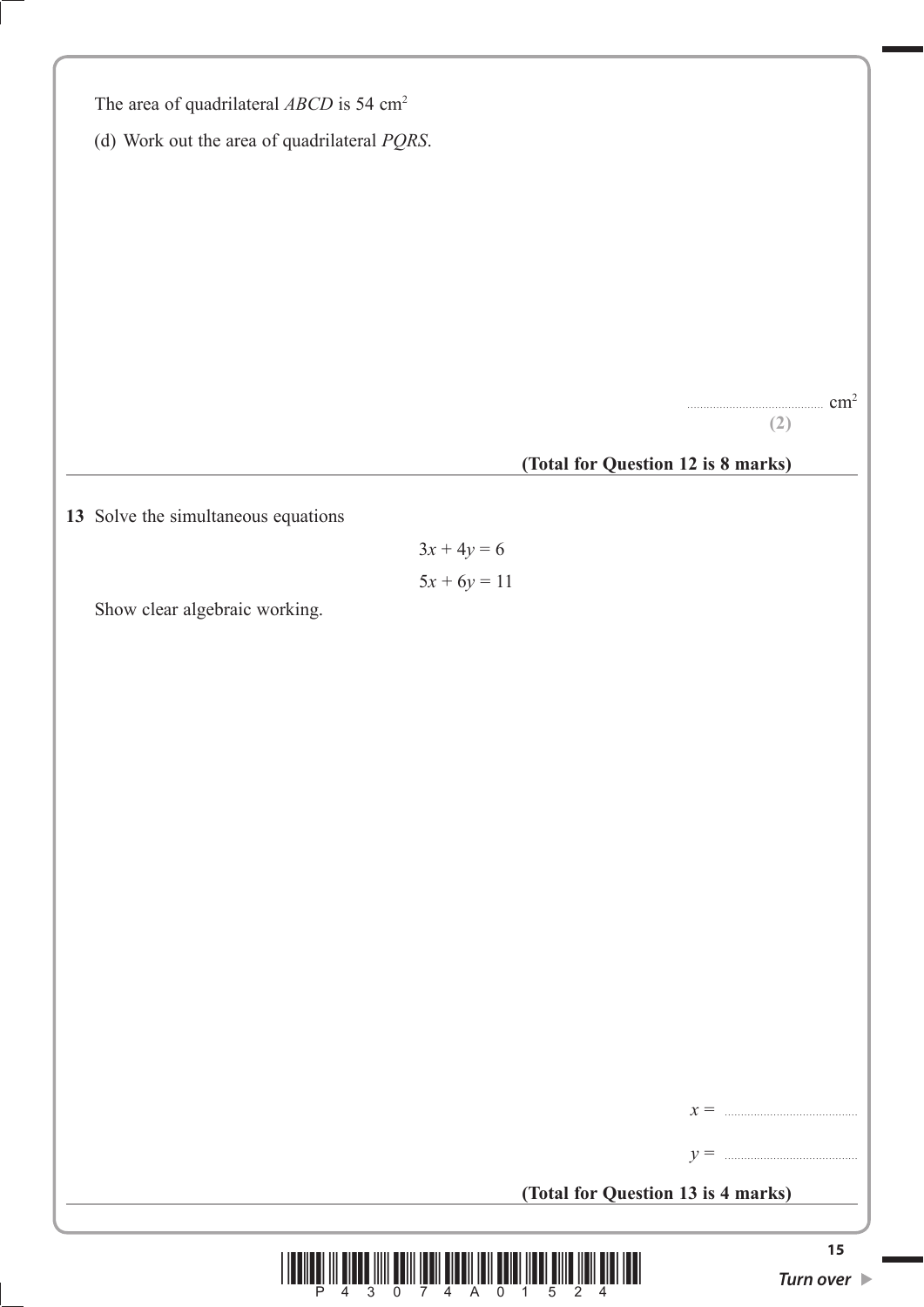14 (a)  $y = 2x^3 + 3x^2 + 2$ Find  $\frac{d}{1}$ d *y x*

**(2)**

(b) The point *P* lies on the curve with equation  $y = 2x^3 + 3x^2 + 2$ The gradient of the curve at *P* is  $-\frac{3}{2}$ Find the coordinates of *P*.

(......................................... , .........................................)

**(5)**

**(Total for Question 14 is 7 marks)**

![](_page_15_Picture_6.jpeg)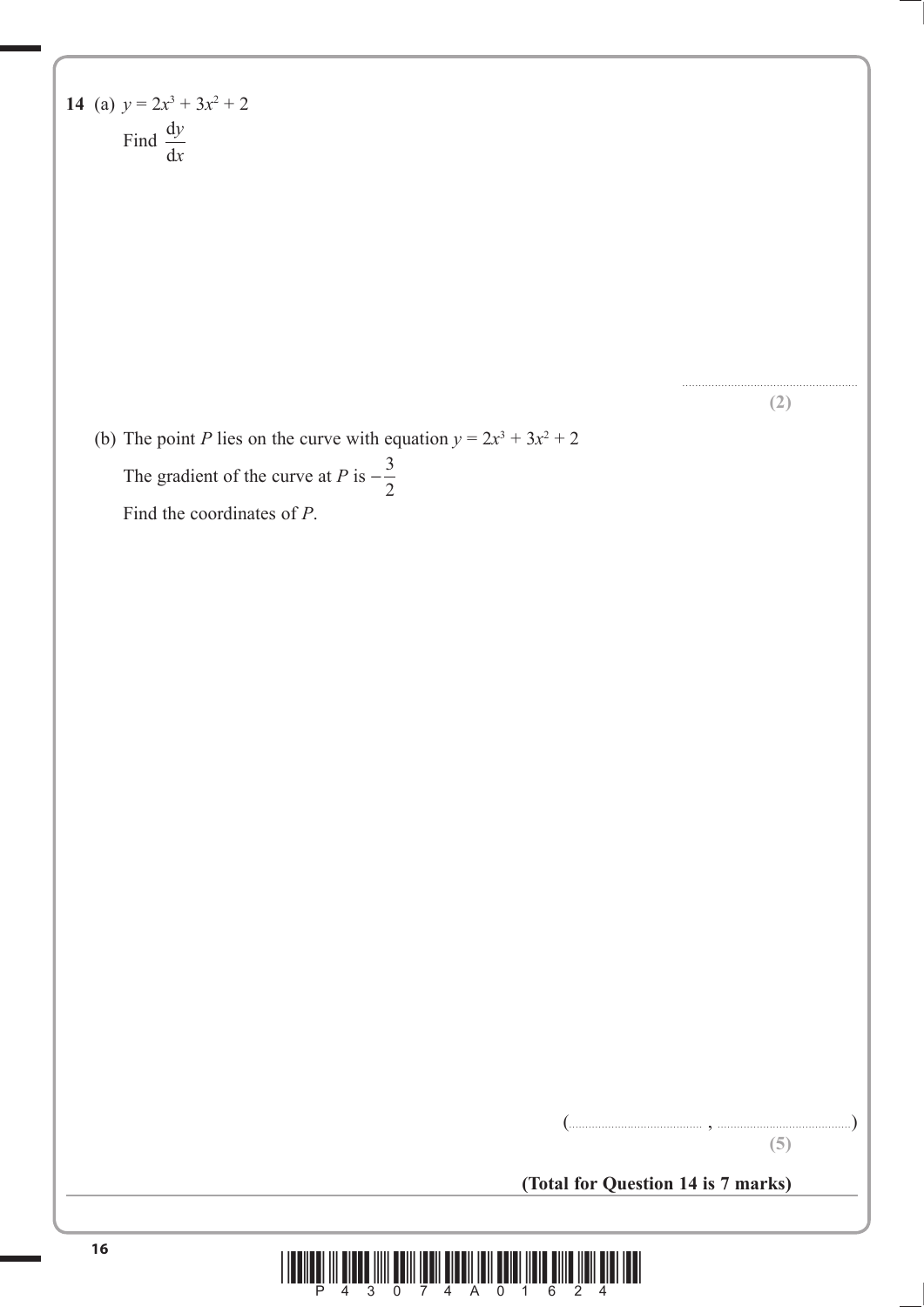![](_page_16_Figure_0.jpeg)

**(Total for Question 15 is 3 marks)**

![](_page_16_Picture_2.jpeg)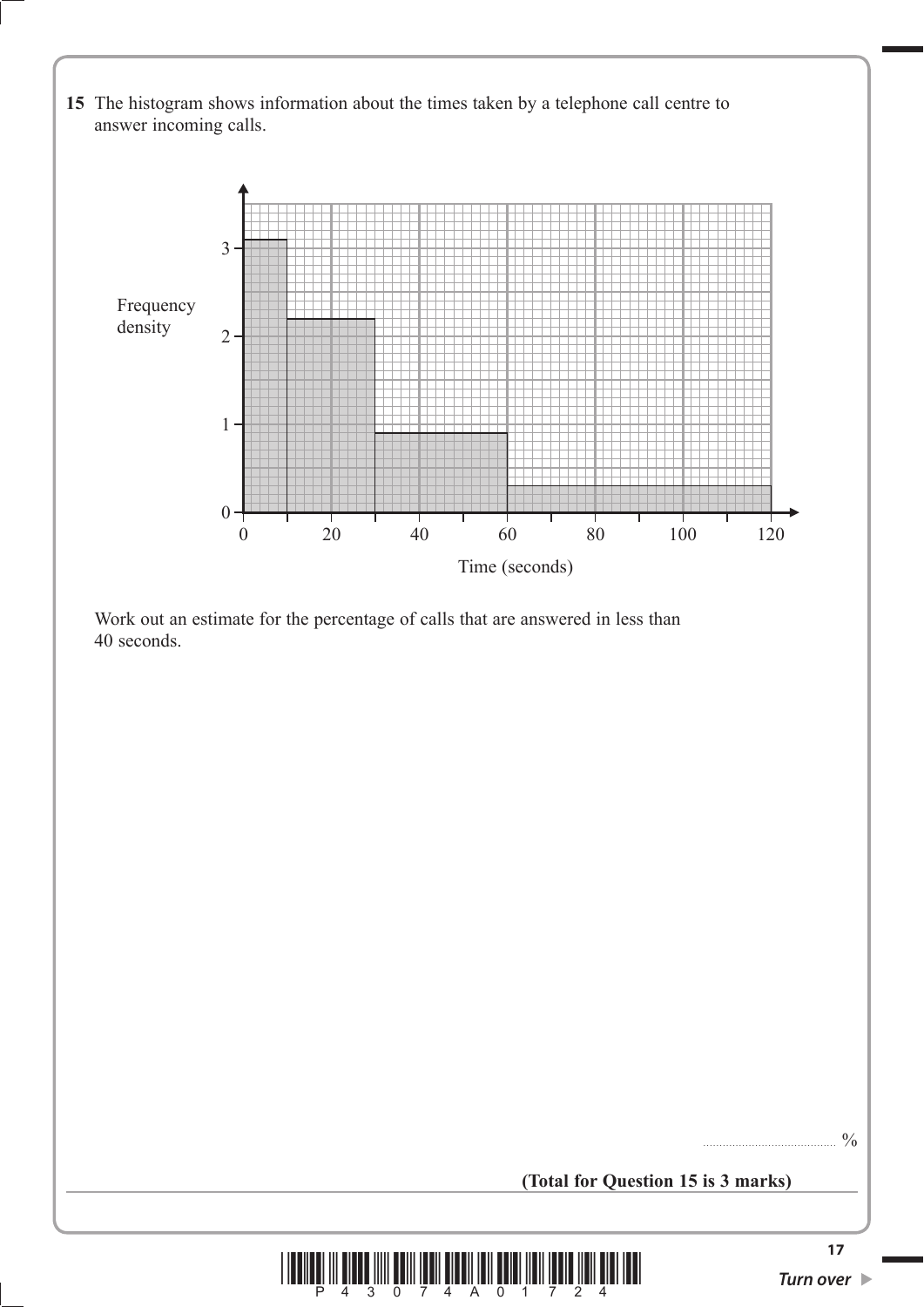# **16** (a) Expand  $(5 + 3\sqrt{2})^2$

Give your answer in the form  $(a + b\sqrt{2})$ , where *a* and *b* are integers.<br>Show your working clearly.

(b) 
$$
(5 + 3\sqrt{2})^2 = p + \frac{q}{\sqrt{8}}
$$
, where *p* and *q* are integers.  
Find the value of *q*.

*q* = ......................................... **(3)**

....................................................... **(2)**

**(Total for Question 16 is 5 marks)**

![](_page_17_Picture_5.jpeg)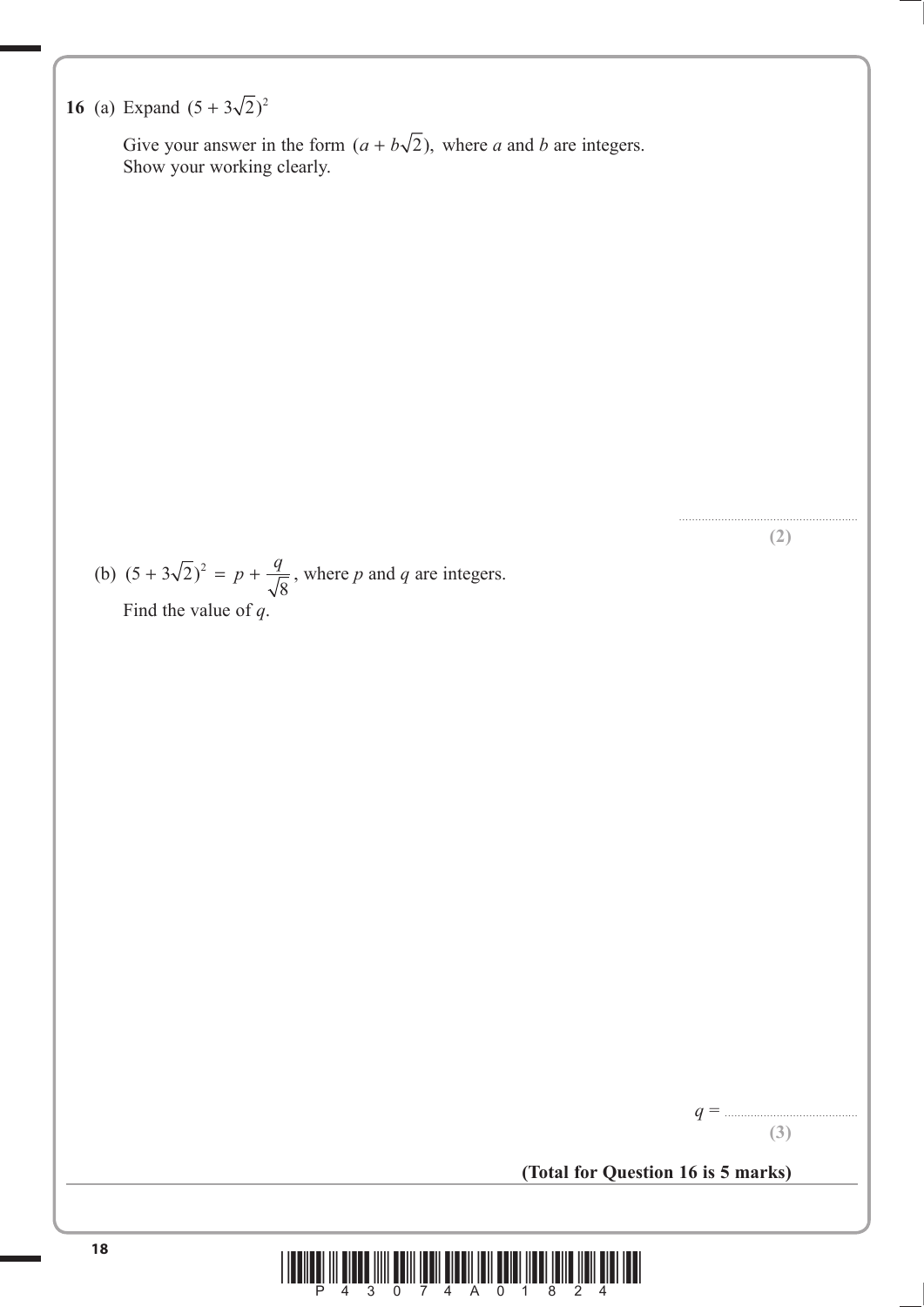**17** The table shows information about the 40 coins in Karam's money box.

|                        | <b>Bronze</b> coins | <b>Silver coins</b> |  |  |
|------------------------|---------------------|---------------------|--|--|
| Value of coin (pence)  |                     |                     |  |  |
| <b>Number of coins</b> |                     |                     |  |  |

Karam shakes his money box until a coin falls out at random. He does not replace the coin in the money box. Karam shakes his money box again until a second coin falls out at random.

(a) Work out the probability that both the coins that fall out are silver coins.

(b) Work out the probability that the total value of the two coins that fall out is 60 pence or more.

**(3)**

**(2)**

**(Total for Question 17 is 5 marks)**

![](_page_18_Picture_7.jpeg)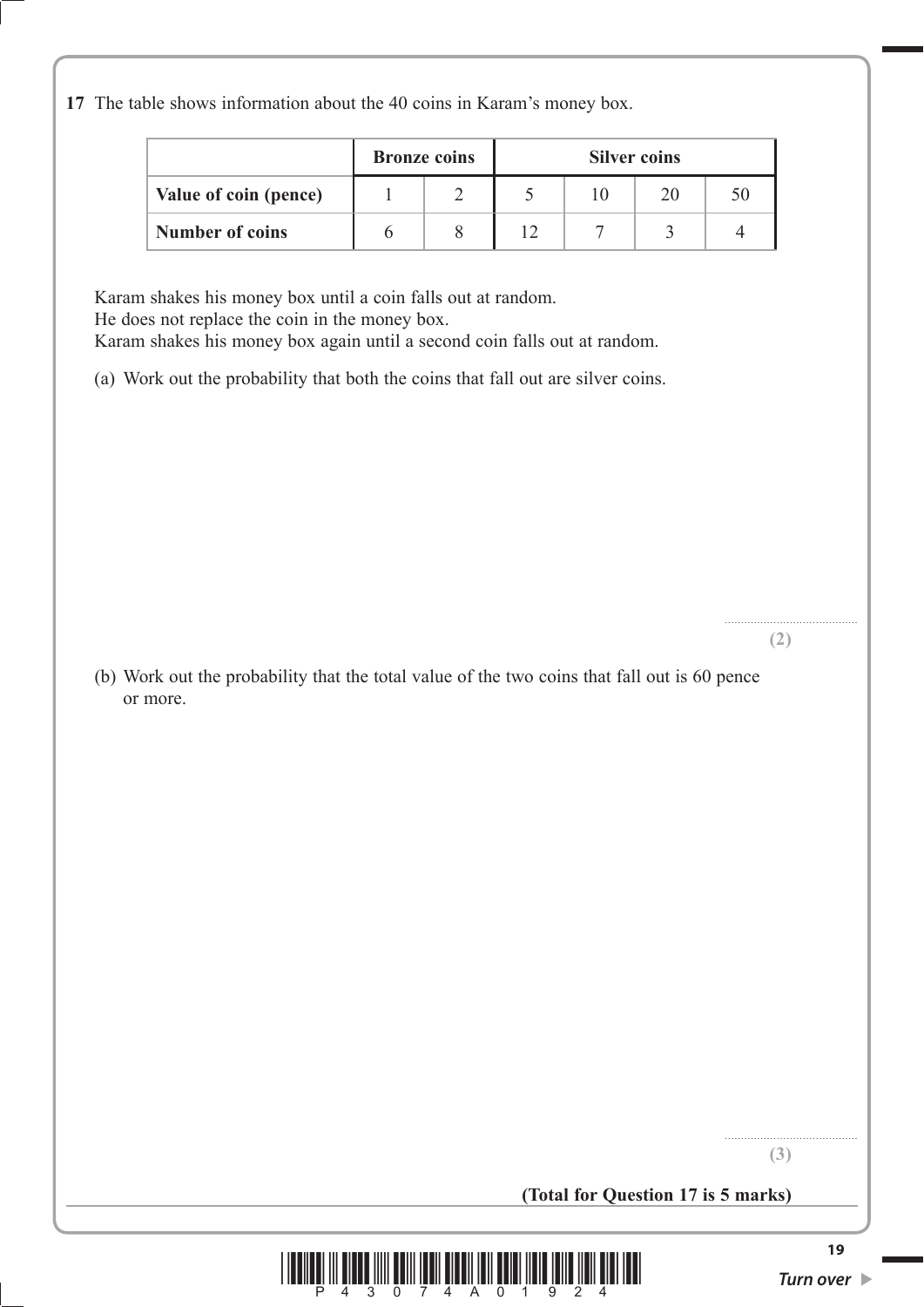![](_page_19_Figure_0.jpeg)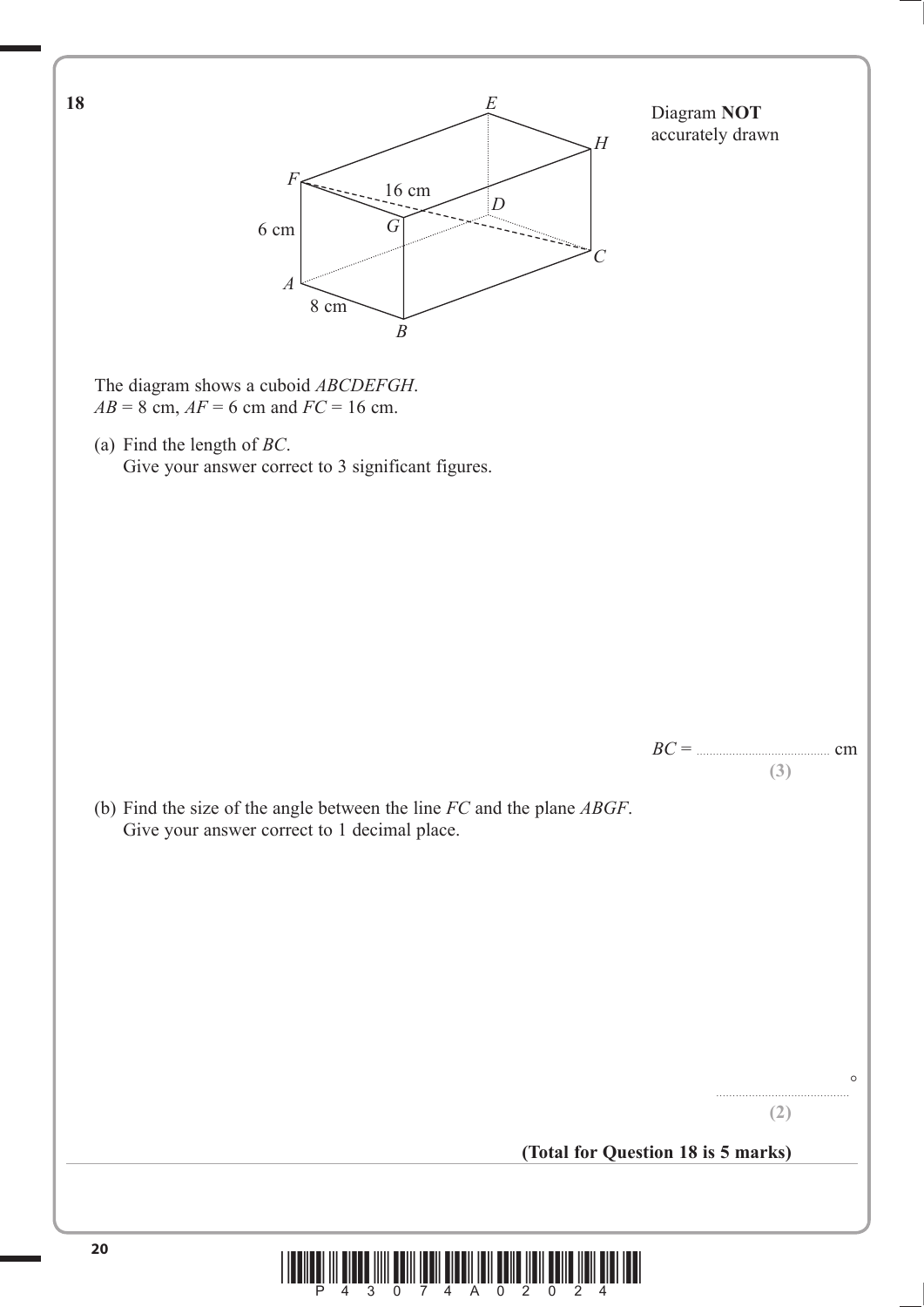19 Solve the inequality 
$$
3x^2 + 5 < 53
$$
 (Total for Question 19 is 3 marks)

\n20 Solve the equation  $\frac{2^{(n^5)}}{2^n \times 2^n} = 1$ 

\nShow clear algebraic working.

\n(Total for Question 20 is 3 marks)

![](_page_20_Picture_1.jpeg)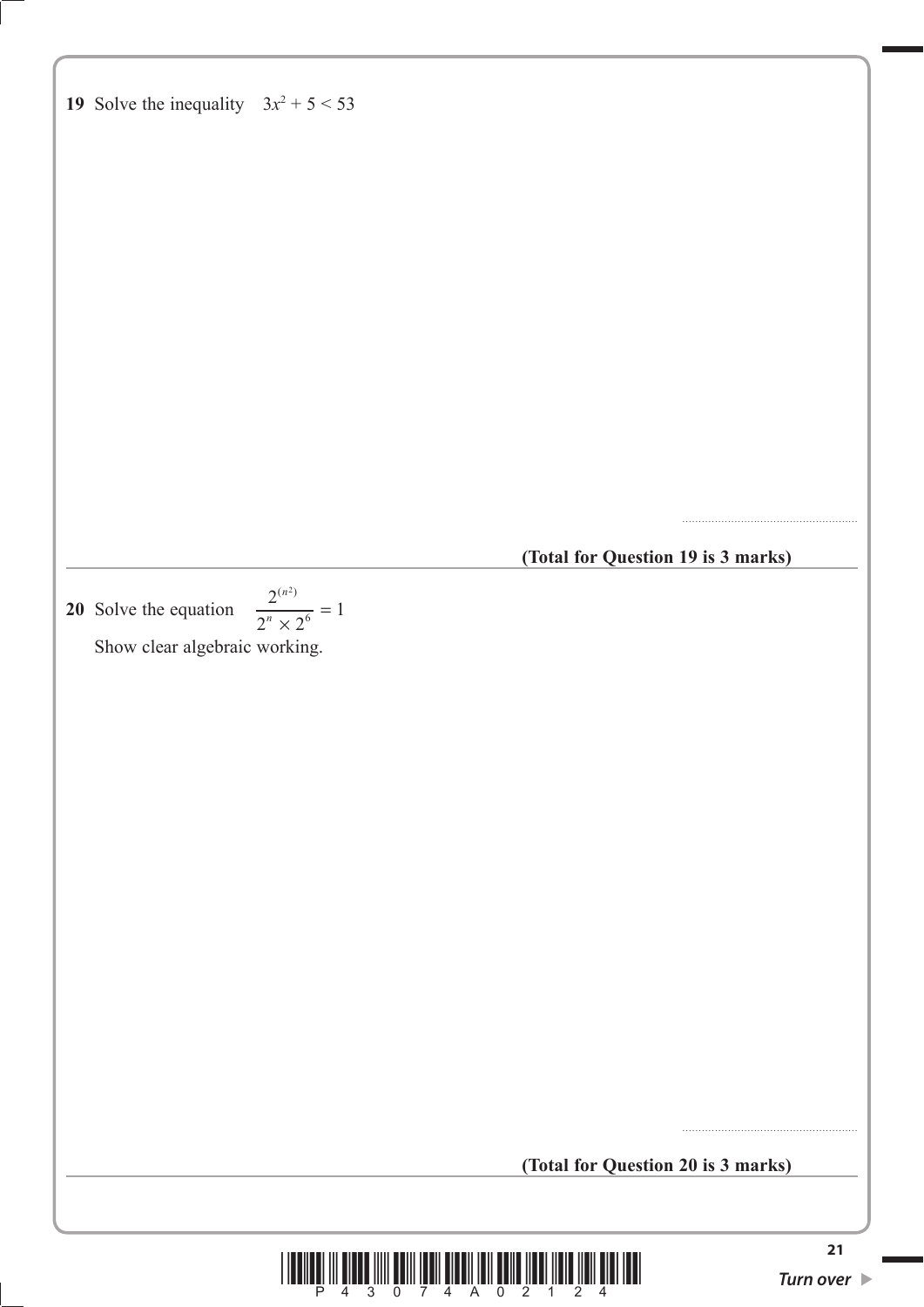![](_page_21_Figure_0.jpeg)

**(Total for Question 21 is 3 marks)**

#### **TOTAL FOR PAPER IS 100 MARKS**

![](_page_21_Picture_3.jpeg)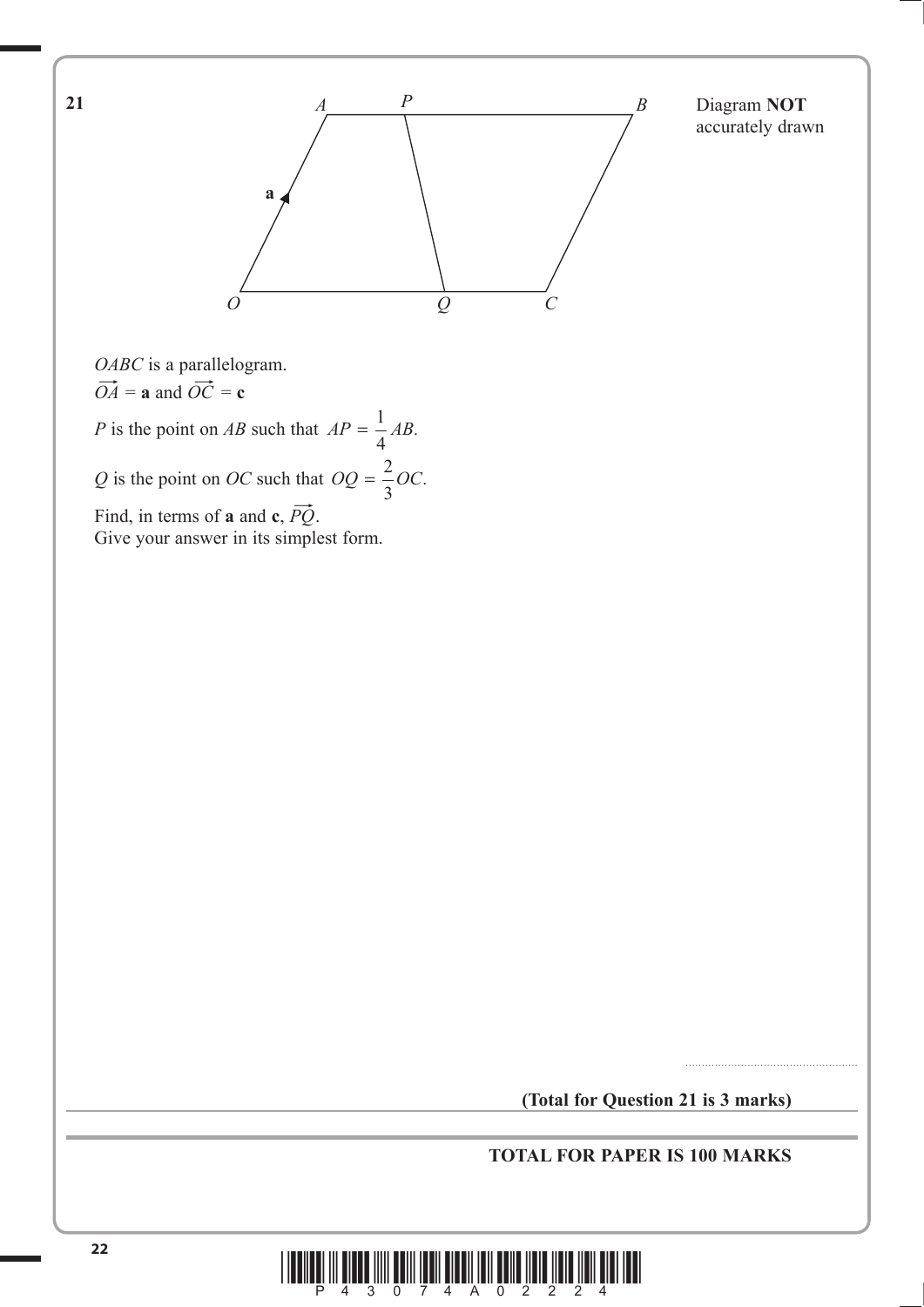![](_page_22_Picture_0.jpeg)

**Do NOT write on this page.**

![](_page_22_Picture_2.jpeg)